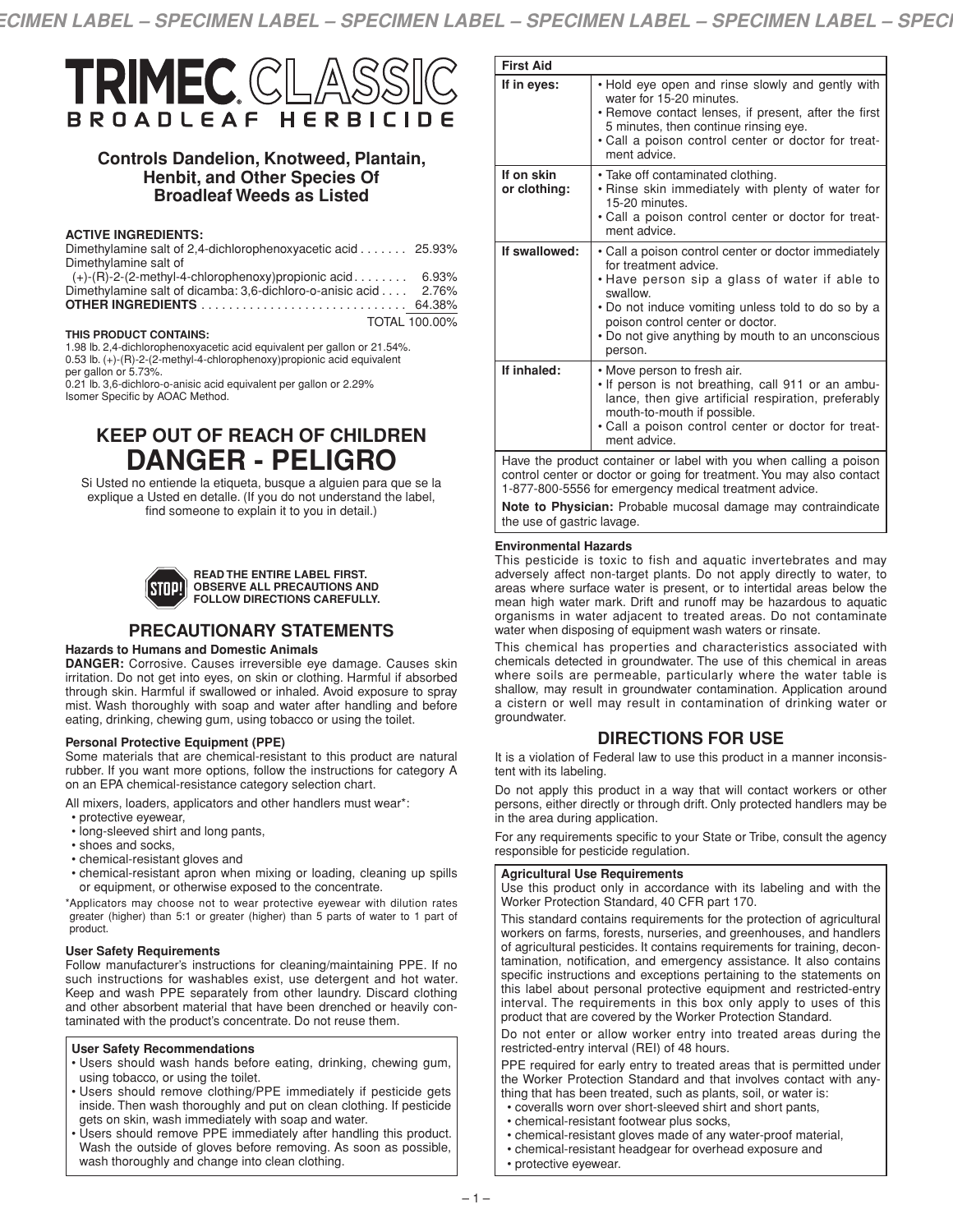### **Non-Agricultural Use Requirements**

The requirements in this box apply to uses of this product that are NOT within the scope of the Worker Protection Standard for agricultural pesticides (40 CFR Part 170). The WPS applies when this product is used to produce agricultural plants on farms, forests, nurseries, or greenhouses.

**Reentry Statement:** Do not enter or allow people (or pets) to enter the treated area until sprays have dried.

# **ORNAMENTAL LAWNS, ORNAMENTAL TURFGRASS AND SOD FARMS:**

#### **USE PRECAUTIONS:**

Do not apply this product through any type of irrigation system.

Do not broadcast apply when air temperatures exceed 90°F; some injury may be expected with spot treatments when air temperatures exceed 90°F. Seed can be sown 3 to 4 weeks after application. After using this product, clean sprayer with soap or detergent and rinse thoroughly before using other pesticides in it.

#### **Other Use Precautions:**

Do not use this product on or near desirable plants, including contact of spray on exposed root systems or adventitious shoots within the drip line of desirable trees and shrubs, since injury may result.

#### **Sites:**

Trimec**®** Classic Brand Herbicide is intended to be applied by lawn care operators and landscape personnel for use in ornamental lawns and turf established in institutional, ornamental, and residential/domestic sites. Institutional sites are defined as turf areas around properties or facilities providing a service to public or private organizations including, but not limited to hospitals, nursing homes, schools, museums, libraries, sport facilities, golf courses, and office buildings. Ornamental sites include turfgrass established around residences, parks, streets, retail outlets, cemeteries, industrial and institutional buildings. Finally, residential/domestic sites are defined as areas associated with the household or home life including, but not limited to apartment complexes, condominiums, and patient care areas of nursing homes, mental institutions, hospitals, or convalescent homes.

Also, Trimec**®** Classic Brand Herbicide provides selective broadleaf control in warm-season and cool-season turfgrass established for commercial sod production.

### **ORNAMENTAL LAWNS, ORNAMENTAL TURFGRASS AND SOD FARMS ESTABLISHED WITH COOL-SEASON AND WARM-SEASON TURFGRASSES:**

Maximum control of weeds in cool-season and warm-season turfgrasses will be obtained from spring or early fall applications when weeds are actively growing. Do not use on carpetgrass, dichondra, nor on lawns or turf where desirable clovers are present.

Avoid spraying during long, excessively dry or hot periods unless adequate irrigation is available. Do not irrigate within 24 hours after application. Do not apply to newly seeded turf until after the second or third mowing. Grass seed can be sown 3 to 4 weeks after application at recommended rates.

#### **General Application:**

Cool-Season Grasses, *Common Bermudagrass, Bahiagrass, and Zoysiagrass* – Apply 3.25 to 4.0 pints of product per acre with spray volumes of 20 to 260 gallons per acre (gpa). Or, apply 1.2 to 1.5 fluid ounces of product in 0.5 to 6 gallons of water per 1,000 square feet. Use the higher application rate with the higher spray volumes. The best time to control clover is in the fall. When making a spring application to control clover, the rate of 4 pints of product per acre is recommended.

*Hybrid Bermudagrass* – Apply 2.0 to 4.0 pints of product per acre with spray volumes of 20 to 260 gallons per acre (gpa). Or, apply 0.75 to 1.5 fluid ounces of product in 0.5 to 6 gallons of water per 1,000 square feet. Use the higher application rate with the higher spray volumes.

Certain hybrid bermudagrasses vary in tolerance to this product. Contact your local Extension Service Weed Control Specialist for turfgrass tolerance to this product.

*Bentgrass, Centipedegrass, and St. Augustinegrass* – On closely mowed bentgrass (putting greens, bowling greens, and show lawns), apply a maximum rate of 1.0 fluid ounce of product per 1,500 square feet with spray volumes of 5.0 gallons per 1,500 square feet. Do not apply when grass is under stress from drought or hot temperatures. Use application equipment that is capable of distributing uniform droplets over the entire area to be sprayed. Slight yellowing of turf will

disappear after about one week. Care should be taken to avoid overdosing bentgrasses or injury may result.

Some injury can be expected to turf when used on centipedegrass or St. Augustinegrass lawns; spot spray weeds established in centipedegrass and St. Augustinegrass to avoid damage that may occur from a broadcast treatment. Do not apply this product to St. Augustinegrass during spring green-up which is the transition period between dormancy and active growth. Cultivars of St. Augustinegrass vary in tolerance to this product. *Do not apply this product to 'Floratam' St. Augustinegrass.*

#### **Controlled Droplet Applicator (CDA):**

Cool-Season Grasses, *Common Bermudagrass, Bahiagrass, and Zoysiagrass* – Add 2.5 pints of product to the Herbi container and fill with water. Spray contents over 33,000 square feet. Avoid overlapping between spray patterns.

#### **Limitations on broadcast treatments for ornamental turfgrass and sod farms:**

The maximum application rate is 4.0 pints of product per acre per application (0.99 lb. 2,4-D ae, 0.27 lb. MCPP-p ae, and 0.11 lb. dicamba ae per acre per application). For ornamental turfgrass, the maximum number of broadcast applications is limited to 2 per year with a minimum of 30 days between applications. For sod farms, the maximum number of broadcast applications is limited to 2 per year with a minimum of 21 days between applications. The maximum seasonal rate is 8.0 pints of product per acre (1.98 lbs. 2,4-D ae, 0.53 lb. MCPP-p ae, and 0.21 lb. dicamba ae per acre).

#### **Limitations on spot treatments for ornamental turfgrass:**

Spot treatment is defined as a treatment area no greater than 1,000 sq. ft. per acre. The maximum application rate is 1.5 fl. oz. per 1,000 sq. ft. per application (0.27 lb. MCPP-p acid equivalent per acre). The maximum number of spot treatments is limited to 2 per year with a minimum of 30 days between applications.

## **Spray Drift Management**

A variety of factors including weather conditions (e.g., wind direction, wind speed, temperature, relative humidity) and method of ground application can influence pesticide drift. The applicator must evaluate all factors and make appropriate adjustments when applying this product.

#### **Droplet Size**

Use only Medium or coarser spray nozzles according to ASAE (S 572) definition of standard nozzles or a volume mean diameter of 300 microns or greater for spinning atomizer nozzles.

#### **Wind Speed**

Do not apply at wind speeds greater than 10 mph. Only apply this product if the wind direction favors on-target deposition and there are not sensitive areas (including, but not limited to, bodies of water, known habitat for nontarget species, nontarget crops) within 250 feet downwind.

### **Temperature Inversions**

If applying at wind speeds less than 3 mph, the applicator must determine if: a) conditions of temperature inversion exist, or b) stable atmospheric conditions exist at or below nozzle height. Do not make applications into areas of temperature inversions or stable atmospheric conditions.

#### **Susceptible Plants**

Do not apply under circumstances where spray drift may occur to food, forage, or other plantings that might be damaged or crops thereof rendered unfit for sale, use or consumption. Susceptible crops include, but are not limited to, cotton, okra, flowers, grapes (in growing stage), fruit trees (foliage), soybeans (vegetative stage), ornamentals, sunflowers, tomatoes, beans, and other vegetables, or tobacco. Small amounts of spray drift that might not be visible may injure susceptible broadleaf plants.

#### **Other State and Local Requirements**

Applicators must follow all state and local pesticide drift requirements regarding application of 2,4-D herbicides. Where states have more stringent regulations, they must be observed.

#### **Equipment**

All ground application equipment must be properly maintained and calibrated using appropriate carriers or surrogates. Do not apply with a nozzle height greater than 4 feet above the crop canopy. Do not apply by aerial application.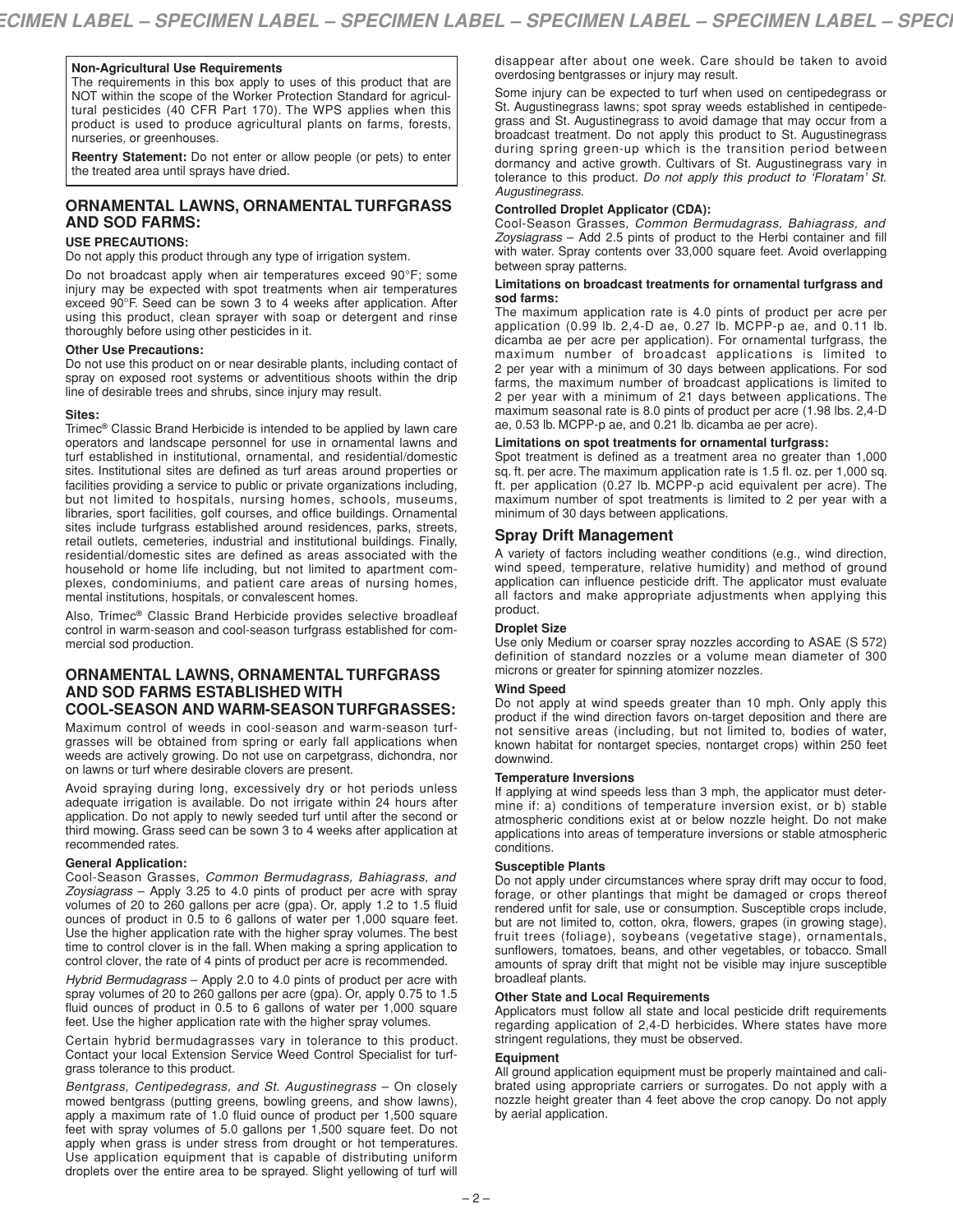#### **BROADLEAF WEEDS**

annual fleabane aster, white heath & white prairie bedstraw beggarticks beggarweed, creeping bindweed birdsfoot trefoil black medic broadleaf plantain buckhorn plantain bull thistle burclover burdock, common buttercup, creeping Carolina geranium carpetweed chickweed, common chicory cinquefoil clover cocklebur compassplant curly dock dandelion dayflower deadnettle dock dogfennel dovefoot geranium English daisy false dandelion (\*spotted catsear & common catsear) field bindweed (\*morningglory & creeping jenny) field madder field oxeye-daisy (\*creeping oxeye) field pennycress filaree, whitestem & redstem Florida pusley ground ivy groundsel hairy bittercress hawkweed healall henbit horsenettle horseweed innocence (Blue-eyed Mary) iimsonweed kochia lambsquarters \*Synonyms

lawn burweed lespedeza, common mallow, common matchweed mouseear chickweed mustard nettle old world diamond flower *Oxalis* (\*yellow woodsorrel & creeping woodsorrel) parsley-piert Pennsylvania smartweed pennywort (\*dollarweed) pepperweed pigweed pineappleweed plantain poison ivy poison oak prostrate knotweed (\*knotweed) puncturevine purple cudweed purslane ragweed redweed red sorrel (\*sheep sorrel) roundleaf greenbriar shepherd's purse spotted spurge spurge sunflower thistle velvetleaf (\*buttonweed) Venice mallow *Veronica* (\*corn speedwell) Virginia buttonweed Virginia-creeper western salsify white clover (\*Dutch clover, honeysuckle clover, white trefoil & purplewort) wild carrot wild garlic wild geranium wild lettuce wild mustard wild onion wild strawberry yarrow yellow rocket

Use of this product in certain portions of California, Oregon, and Washington is subject to the January 22, 2004 Order for injunctive relief in *Washington Toxics Coalition, et.al. v. EPA,* C01-0132C, (W.D. WA). For further information, please refer to EPA Web Site: http://www.epa.gov/espp.

# **STORAGE AND DISPOSAL**

Do not contaminate water, food, or feed by storage or disposal.

**PESTICIDE STORAGE:** Store in original container in a locked storage area. Keep from freezing.

**PESTICIDE DISPOSAL:** Pesticide wastes are acutely hazardous. Improper disposal of excess pesticide, spray mixture, or rinsate is a violation of Federal law. If these wastes cannot be disposed of by use according to label instructions, contact your State Pesticide or Environmental Control Agency, or the Hazardous Waste Representative at the nearest EPA Regional Office for guidance.

#### **For Plastic Containers – Nonrefillable with capacities equal to or less than 5 gallons:**

**CONTAINER HANDLING:** Nonrefillable container. Do not reuse or refill this container. Offer for recycling, if available, or puncture and dispose of in a sanitary landfill, or by incineration, or, if allowed by state and local authorities, by burning If burned, stay out of smoke.

Triple rinse or pressure rinse container (or equivalent) promptly after emptying.

Triple rinse as follows: Empty the remaining contents into application equipment or a mix tank and drain for 10 seconds after the flow begins to drip. Fill the container 1/4 full with water and recap. Shake *(cont. on next column)*

# **STORAGE AND DISPOSAL** *(cont.)*

for 10 seconds. Pour rinsate into application equipment or a mix tank or store rinsate for later use or disposal. Drain for 10 seconds after the flow begins to drip. Repeat this procedure two more times. OR

Pressure rinse as follows: Empty the remaining contents into application equipment or a mix tank and continue to drain for 10 seconds after the flow begins to drip. Hold container upside down over application equipment or mix tank or collect rinsate for later use or disposal. Insert pressure rinsing nozzle in the side of the container, and rinse at about 40 PSI for at least 30 seconds. Drain for 10 seconds after the flow begins to drip.

#### **For Plastic Containers – Nonrefillable with capacities greater than 5 gallons:**

**CONTAINER HANDLING:** Nonrefillable container. Do not reuse or refill this container. Offer for recycling, if available, or puncture and dispose of in a sanitary landfill, or by incineration, or, if allowed by state and local authorities, by burning If burned, stay out of smoke.

Triple rinse or pressure rinse container (or equivalent) promptly after emptying.

Triple rinse as follows: Empty the remaining contents into application equipment or a mix tank. Fill the container 1/4 full with water. Replace and tighten closures. Tip container on its side and roll it back and forth, ensuring at least one complete revolution, for 30 seconds. Stand the container on its end and tip it back and forth several times. Empty the rinsate into application equipment or a mix tank or store rinsate for later use or disposal. Repeat this procedure two more times.

# OR

Pressure rinse as follows: Empty the remaining contents into application equipment or a mix tank and continue to drain for 10 seconds after the flow begins to drip. Hold container upside down over application equipment or mix tank or collect rinsate for later use or disposal. Insert pressure rinsing nozzle in the side of the container, and rinse at about 40 PSI for at least 30 seconds. Drain for 10 seconds after the flow begins to drip.

### **For Refillable Containers:**

**CONTAINER HANDLING:** Refillable container. Refill this container with pesticide only. Do not reuse this container for any other purpose.

Container cleaning: Cleaning the container before final disposal is the responsibility of the person disposing of the container. Cleaning before refilling is the responsibility of the refiller.

To clean the container before final disposal, empty the remaining contents from this container into application equipment or a mix tank. Fill the container about 10 percent full with water. Agitate vigorously or recirculate water with the pump for 2 minutes. Pour or pump rinsate into application equipment or rinsate collection system. Repeat this rinsing procedure two more times.

# **LIMITED WARRANTY AND DISCLAIMER**

**IMPORTANT:** Read this LIMITED WARRANTY AND DISCLAIMER before buying or using this product. By opening and using this product, buyer and all users agree to accept the terms of this LIMITED WAR-RANTY AND DISCLAIMER in their entirety and without exception. If the terms are not acceptable, return this product unopened immediately to the point of purchase, and the purchase price will be refunded in full.

It is impossible to eliminate all risks inherently associated with use of this product. Damage to the treated article, ineffectiveness, or other unintended consequences can result from use of the product under abnormal conditions such as weather, presence of other materials, or the manner of use or application, etc. Such factors and conditions are beyond the control of the manufacturer, and **BY PURCHASING AND USING THIS PRODUCT THE BUYER AND ALL USERS OF THIS PRODUCT AGREE TO ACCEPT ALL SUCH RISKS.** Buyer and all users further agree to assume all risks of loss or damage from the use of the product in any manner that is not explicitly set forth in or that is inconsistent with label instructions, warnings and cautions.

The manufacturer warrants only that this product conforms to the chemical description given on the label, and that the product is reasonably suited for the labeled use when applied according to the Directions for Use, subject to the inherent risks described below. **TO THE EXTENT CONSISTENT WITH APPLICABLE LAW, THE MANU-FACTURER NEITHER MAKES NOR INTENDS ANY OTHER**